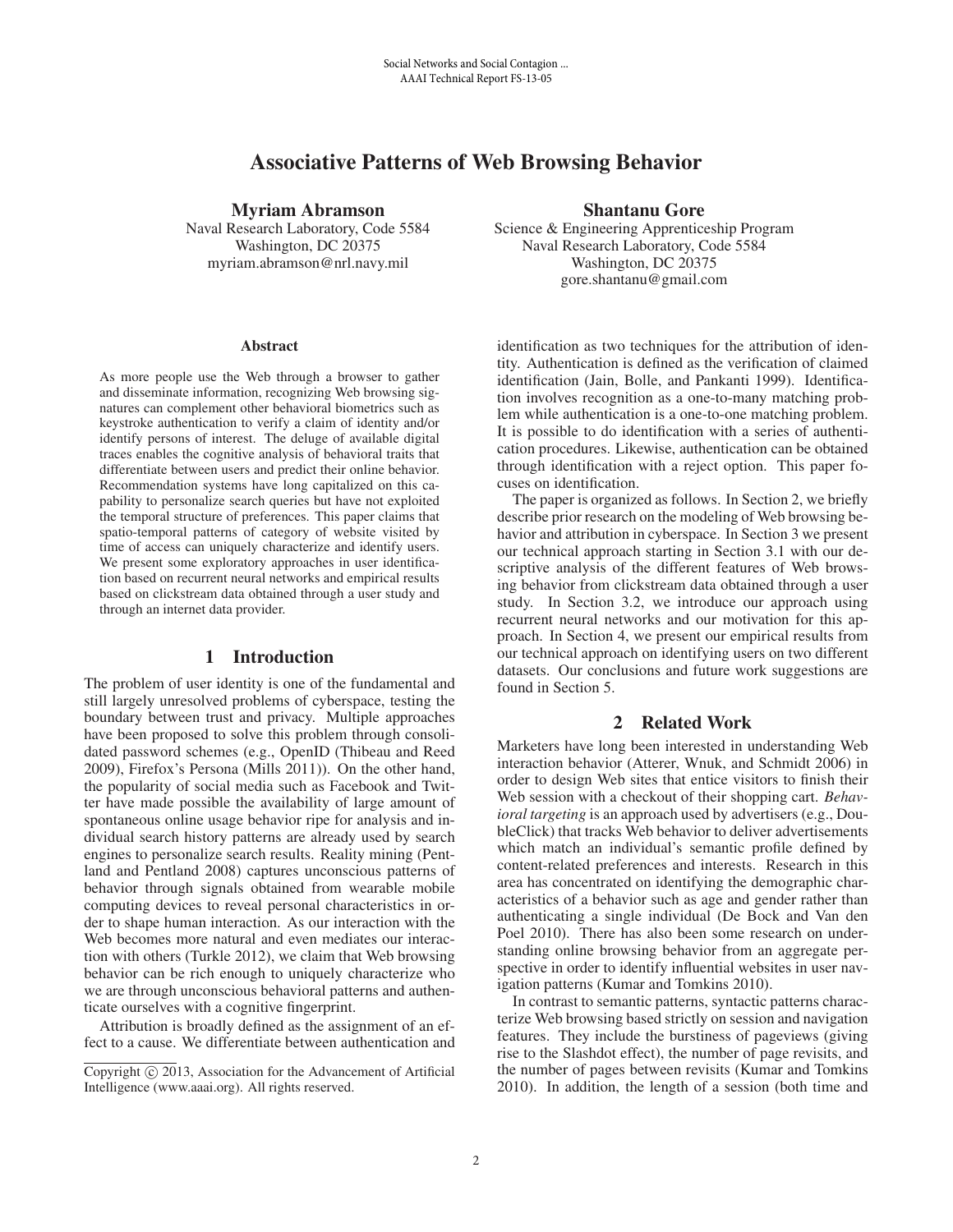number of pages visited), the starting time and day of the week also characterize user syntactic patterns.

The attribution problem in cyberspace has been addressed in several ways mainly by leveraging from features in the browser (e.g., history stealing, cookies) or accessing datasets containing partially identifying information. For example, de-anonymization in social networking websites has been accomplished by computing the intersection of users from group memberships in a social network using information from hyperlinks in the browser history and knowledge about those groups (Wondracek et al. 2010). In general, unique identification is possible by cross-referencing independent information sets containing partial information with a universal set in a manner equivalent to a database join (also known as "linkage attacks"). For example, it has been possible to link medical records to individuals in voter registration records (Sweeney 1996). Some success has been reported with the classification of global syntactic features of a Web session (e.g. length of session, average time on a page) per user (Padmanabhan and Yang 2006) aggregated over several sessions. It has also been shown that authorship of content can be determined from stylometric features on an internet scale threatening anonymity (Narayanan et al. 2012) but this type of attribution depends on published content. Research in predicting user behavior in cyberspace has also been focused on improving tasks such as information retrieval (Armstrong et al. 1995). For example, based on the content of the current webpage and a user's original search keywords, the most relevant hyperlinks in the page are highlighted to guide selection of the next page to visit. This type of prediction is oriented toward the information presented in context to the user rather than the specific activity that a user might pursue (e.g. send an email, read a paper, etc.). In contrast to previous approaches, we address the attribution problem by leveraging both from syntactic patterns in Web browsing history and the semantic content of this history with the genre of the page.

The authentication problem has been addressed in the context of masquerade detection in computer security by modeling user command line sequences. In the masquerade detection problem, the task is to positively identify masqueraders but not to positively identify a particular user. Recent experiments modeling user-issued OS commands as bag-ofwords without timing information have obtained a  $72.7\%$ true positive rate and a 6.3% false positive rate (Salem and Stolfo 2010) on a set of 15000 commands for 70 users grouped in sets of 100 commands. In that work, a one-class support vector machine (SVM) was shown to produce better performance results than threshold-based comparison with a distance metric. SVMs are a "discriminative" machine learning approach to the identification problem that do not need to have a representation of the user. This approach has been applied to Web browsing behavior (Abramson and Aha 2013) obtaining an average authentication rate of 83% true positive rate and 18% false positive rate for 12 users. In this paper, our proposed approach uses a "generative" machine learning method for identifying a user based on a reconstructed representation of that user.

# 3 Proposed Approach

We are using Hopfield networks, a recurrent neural net approach, to model the spatio-temporal behavior of a user where the page type visited characterizes a site in a way analogous to a geographical location in mobile behavior. Our motivation for this approach is the capability to represent Web browsing behavior in an organic way across time and space (websites) rather than in a bag-of-words approach. We first describe our user study to obtain clickstream data.

### 3.1 Web Browsing Modeling

Logging of spontaneous clickstream data in this user study consisted of recording through custom-built browser extensions (Firefox and Chrome) the timestamp and the URL that was visible at the time by the user in the address bar of the browser (i.e., *pageview*). The data was parsed offline to minimize interference with the user. Twelve subjects (3 females and 9 males) participated in this study during the course of their work for one month. For clarity, we only show the results of the same 3 users in our figures. The population was fairly homogeneous and rated themselves highly "Web savvy." The number of pageviews per user varied from 1200 to 12000. Web browsing behavioral data is noisy and requires some pre-processing for analysis. Noise occurs due to distortion from the network behavior, errors in accessing URLs including time-out errors, and automatic page insertion in the browser. Future work will mitigate those problems. We categorized the URL into page types using Diffbot<sup>1</sup>, a web service for genre classification. Future work will develop a genre "palette" that enhances the attribution from Web browsing behavior. For example, distinguishing documents between articles and blogs might help distinguish their readers. Other features were extracted from the data: day-of-week, time-of-day, pauses (time between contiguous clicks), burstiness (rate of change between a series of contiguous clicks), time between revisits. Figure 1 illustrates the time-of-day accesses of 3 users and Figure 2 illustrates the genre of the webpages accesses.

The clickstream data is parsed into "sessions" where a session is defined as a series of consecutive clicks delimited by pauses greater than 30 minutes as in (Kumar and Tomkins 2010). The number of sessions for our users varied from 42 to 205. The length of a session averaged from 14 to 130 pageviews. User sessions are the data points in our study of Web behavior.

### 3.2 Recurrent Neural Networks

Recurrent neural networks are characterized by symmetric connections between the neurons of a neural net where the output of one neuron can in turn affect its source neuron and where the weight of this connection is the same in both directions. There has been a resurgence in recurrent neural networks due to deep learning neural networks which stacks several recurrent neural networks, typically called *autoencoders*. Restricted Boltzmann machines (Hinton, Osindero, and Teh 2006) are a popular autoencoder used for deep learning. In general, it can be shown that reconstructing the

<sup>1</sup> http://www.diffbot.com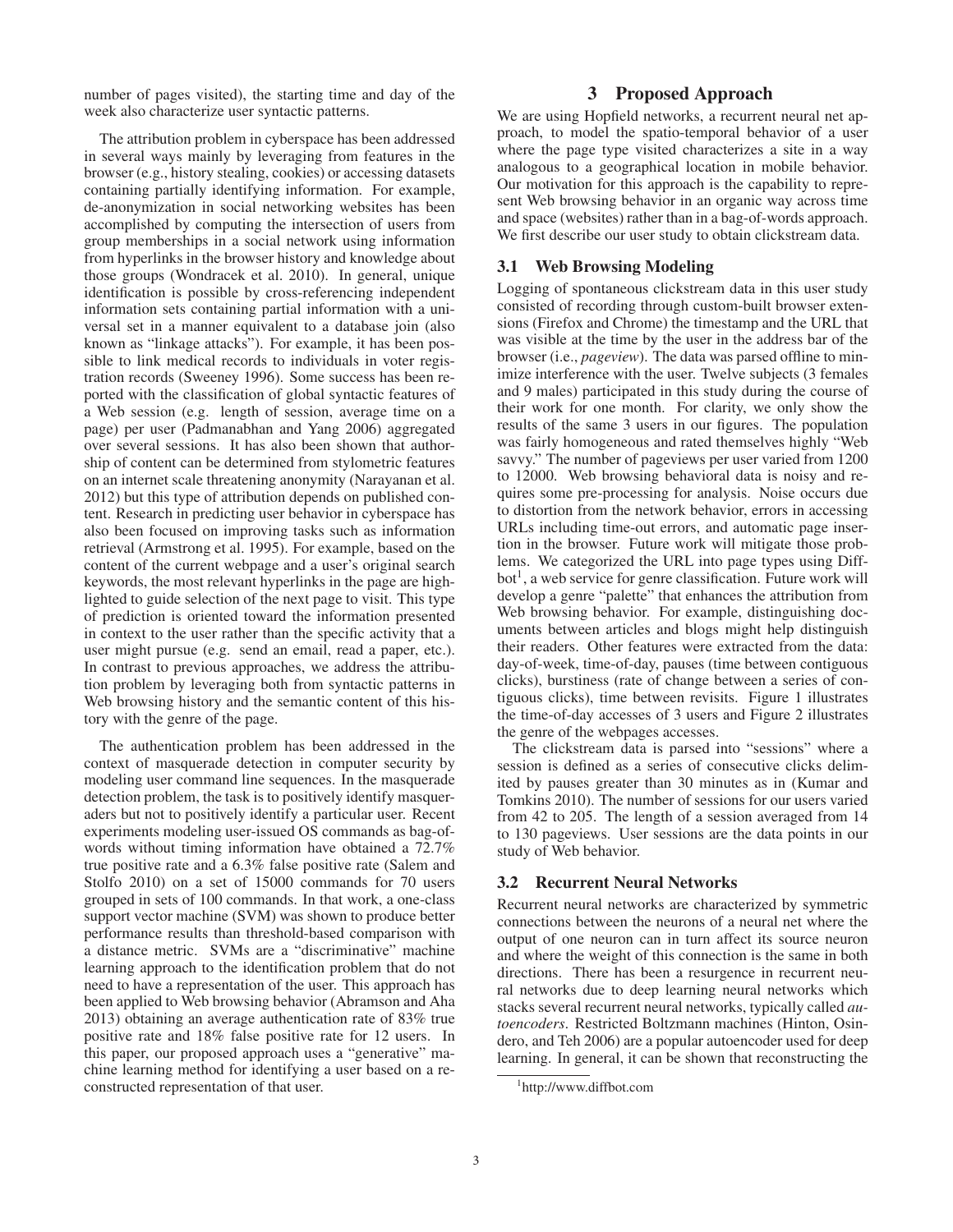

Figure 1: Time-of-day accesses for 3 users



Figure 2: Genre accesses for 3 users

data through a generative process or through dimensionality reduction (for example, through principal component analysis) in an unsupervised learning step can enhance classification with discriminative learners.

### 3.3 Hopfield Networks

Hopfield neural networks (HNNs) are one of the oldest and most primitive recurrent neural networks (Hopfield 1982). HNNs address the problem of content-addressable memories where partial inputs can retrieve associated memories. For example, flavors can evoke memories:

"And as soon as I had recognized the taste of the piece of madeleine soaked in her decoction of limeblossom which my aunt used to give me ... immediately the old grey house upon the street, where her room was, rose up like a stage set to attach itself to the little pavilion opening on to the garden which had been built out behind it for my parents ...; and with the house the town, from morning to night and in all weathers, the Square where I used to be sent before lunch, the streets along which I used to run errands, the country roads we took when it was fine ..." (Proust 2006)

We simply follow the original HNN algorithm outlined in (Hopfield 1982) where the weights  $W$  of the neural networks are constructed by adding each memory  $V^s$ , or binary training vector, sequentially as follows:

$$
W_{ij} = \sum_{s} (2V_i^s - 1)(2V_j^s - 1)
$$

and where  $W_{ii} = 0$ . Given a binary testing vector,  $V^{s'}$ , the output of the neural network  $O_i^{s'} = H[\sum_j W_{ij} V_j^{s'}]$ where  $H$  is the hard threshold activation function:

$$
H = \begin{cases} 1 & if \, O_j^{s'} \ge 0 \\ -1 & otherwise \end{cases}
$$

Bipolar inputs and outputs are used for testing and reconstruction since  $H(\sum_j W_{ij}V_j^{s'}) = (2V_i^s - 1)$  if and only if  $(2V_j^s - 1)V_j^{s'} = 1$ . The update  $V_i^{s'} = O_i^{s'}$  can be synchronous or asynchronous depending on whether all neurons are updated simultaneously or at different intervals. Using synchronous update, only one simultaneous time step is usually needed before the neural network reaches a stable pattern. Using asynchronous update, the network will reach a stable state after a series of updates. Unlike other neural networks, the weights are not modified and therefore training is fast. In Hopfield's model, a memory is found as the local minima to the energy function associated with the input vector in the network  $E = -\frac{1}{2} \sum \sum_{i \neq j} W_{ij} V_i V_j$  since W is symmetric. The Hopfield model has been shown to always converge to a minimal energy. In our approach, the reconstructed vector is then compared to the training vectors with the Hamming distance and the closest one is selected as the output vector in our implementation.

#### 3.4 Multiclass Classification

HNNs have limited recall capacity. It is helpful to encode memories with maximal separable distance to improve the recall rate and there has been some work in coding theory to ensure the orthogonality of the stored patterns. (Wang and Wang 2008) In this work, we investigate the application of machine learning techniques to combine individual binary learners that distinguish between two classes for multiclass classification in the retrieval of stored patterns in HNNs. Multiclass classification is formally defined as the problem of finding a classifier  $c : X \to Y$  where Y is a set of labels of size  $k \geq 3$  and X is the set of examples.

Tournament Approach A common method for reducing multiclass classification to binary classification is the oneversus-all method where one class is tested against all other classes and the class with the greatest accuracy against the other classes is selected. In this approach, care must be taken to balance the class examples in the training set, for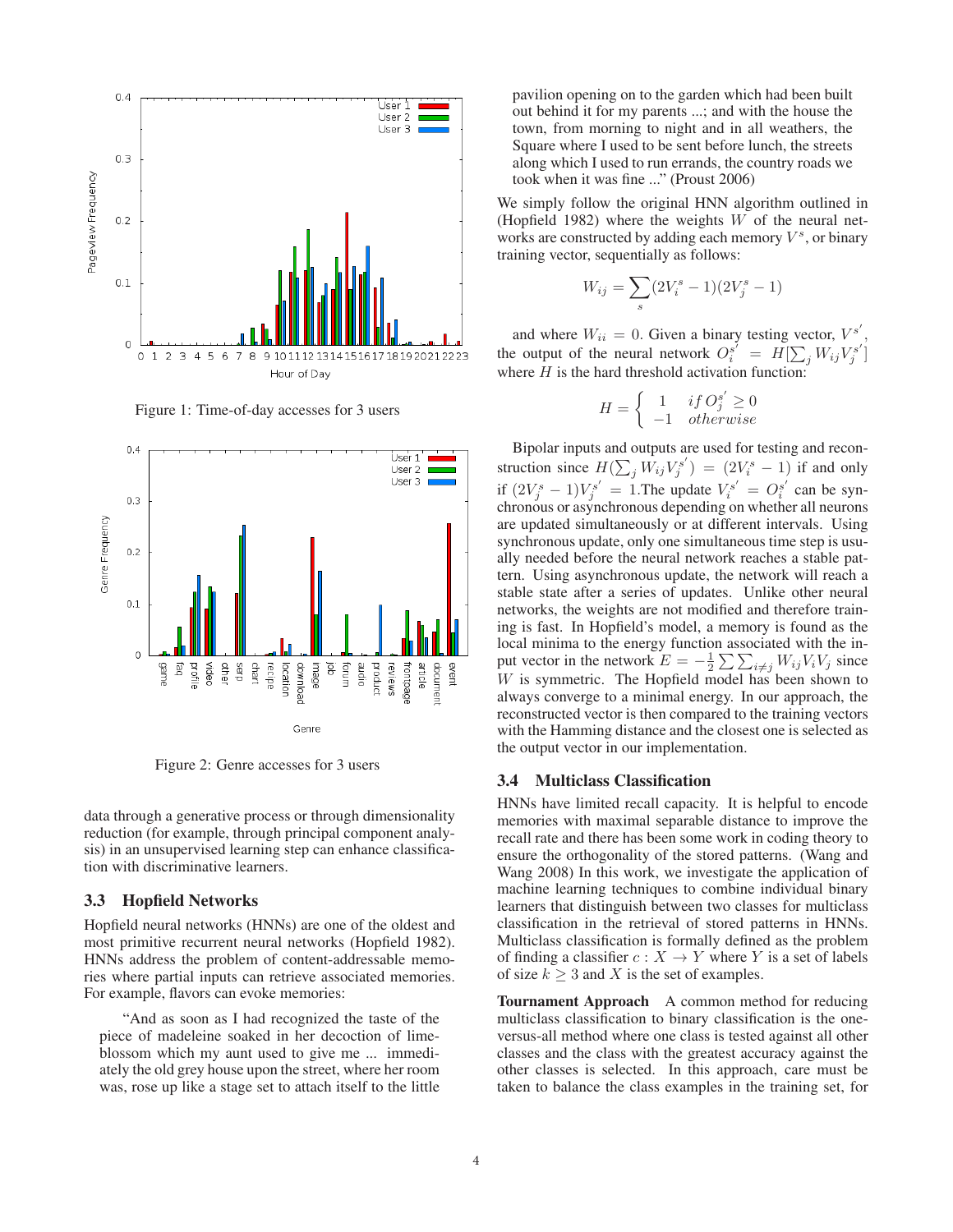example by randomly sampling the examples of the other classes. Another method, the filter tree algorithm (Beygelzimer, Langford, and Ravikumar 2007), consists of fixing a binary tree to run binary tournaments between examples of each class at the first level (from the bottom) and then merge the winner examples (those for which the prediction was correct) to the second level of the tree (from the bottom) consisting of matches between four classes grouped into two sets, one set for each subtree. This process continues until the root node contains a classifier grouping all the classes into two groups. This algorithm effectively filters noisy and ambiguous examples from the training set. At test time, the test example cascades through the classifiers starting from the root until one of the binary classifiers at the leaves is reached. The time complexity of this algorithm is  $log_2 n$  at test time where  $n$  is the number of classes. This algorithm is not however applicable to *class examplars* where there is effectively one example per class or where a set of instances constitute a concept without a label abstraction as can be found in our data. For example, the image of a specific person constitutes an examplar.

In our proposed tournament approach for HNNs, training and test are combined in a lazy approach. The process starts at the leaves like the training algorithm for filter trees. HNNs are constructed from training pairs and the test examplar is applied to each HNN to obtain a reconstructed examplar. This reconstructed examplar is then compared with the Hamming distance to the candidate examplars used to train the HNNs to determine the winner of the round. Figure 3 illustrates the process where a test examplar has been determined to be most similar to training examplar 4. However, at the next level of the tree (from the leaves), HNNs are formed dynamically depending on the winner examplars of tournament pairs (determined by the closest Hamming distance from the reconstructed vector). Algorithm 1 describes this recursive method. There are  $n - 1$  internal nodes in a binary tree of  $n$  leaves, so the time complexity of this algorithm is  $O(n)$  and is better than the all-pairs classification. At most n 2  $\setminus$ HNNs will be constructed and those can be

cached and retrieved when needed with memoization.

All-pairs classification The all-pairs algorithm (Hastie and Tibshirani 1998) learns by training a classifier for each pair of classes. At test time, all n 2  $\setminus$ classifiers are used to predict a class and the class with the most wins is selected with ties broken arbitrarily. No clear difference has been found empirically between the all-pairs algorithm and the filter tree algorithm on several datasets. (Beygelzimer, Langford, and Ravikumar 2007) In our proposed approach for HNNs, the networks for each pair are constructed once and applied to the test sets. Consequently, the time complexity of this algorithm is  $O(n^2)$  at test time.

# 4 Empirical Results

We show empirical results on two different datasets, one obtained through our user study and one obtained through



Figure 3: HNNs proposed tournament approach. The round nodes are the HNNs while the square nodes represent the class examplars.

Algorithm 1 HNNs Tournament recursive algorithm where partition is a function that breaks up a list into a sequence of disjoint lists of a given size (2).

| <b>MULTICLASS-TOURNAMENT</b> (labels, test)                                                                 |  |  |  |  |  |
|-------------------------------------------------------------------------------------------------------------|--|--|--|--|--|
| partitions $\leftarrow$ partition (labels, 2)                                                               |  |  |  |  |  |
| bye $\leftarrow$ labels\ partitions                                                                         |  |  |  |  |  |
| winners $\leftarrow$ winners $\bigcup \{bye\}$                                                              |  |  |  |  |  |
| FOR match $\in$ partitions                                                                                  |  |  |  |  |  |
| winner $\leftarrow$ play-tournament (match, test)<br>winners $\leftarrow$ winners $\left  \right $ {winner} |  |  |  |  |  |
| IF $ $ winners $  > 1$                                                                                      |  |  |  |  |  |
| MULTICLASS-TOURNAMENT (winners, test)                                                                       |  |  |  |  |  |
| ELSE                                                                                                        |  |  |  |  |  |
| <b>RETURN</b> $winners0$                                                                                    |  |  |  |  |  |

comScore <sup>2</sup> , an internet data provider. We first describe our procedure for the user study dataset and then repeat the procedure for the comScore dataset. A summary of the results is described in Table 1.

For our experiments we extracted patterns of Web browsing behavior by genres and time-of-day accesses (Figure 4) from clickstream data obtained through our user study. The data is split evenly in a training and test sets according to user sessions. Extracting random clicks from the dataset produces identical distributions in the training and test sets. In that case, we obtain 100% accuracy for first place on the identification task for the 12 subjects in our user study using a simple Hamming distance in a nearest-neighbor approach. Splitting the dataset into temporally contiguous training and testing sets according to sessions gives potentially differ-

<sup>2</sup> http://www.comscore.com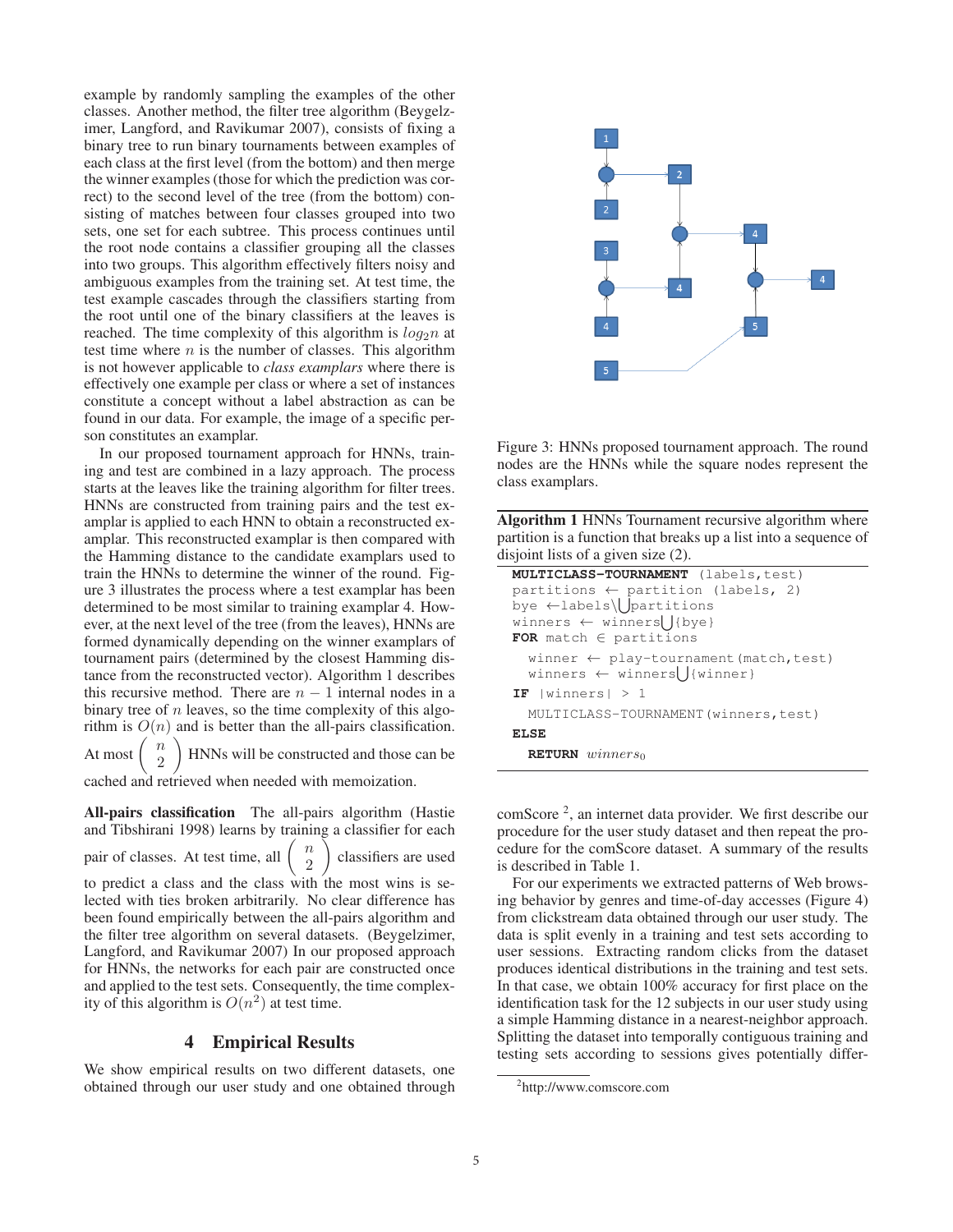

Figure 4: Two different user patterns of Web browsing behavior by genre and time-of-day. We can see that the user on the left works late at night while the user on the right starts working before commuting to work or stops to have breakfast.

ent distributions for the training and test sets and is a much harder prediction problem. In this case we obtain 75% accuracy for first place and 100% accuracy in the top 2 using the Hamming distance metric. We obtain the same results with the all-pairs algorithm while the tournament approach evaluated to 75% for first place and 83% for the top 2. A "bagging" approach (Breiman 1996) to sample the training set (with replacement) before applying the Hamming distance approach is another way to remove noise in the data. The encoding of the data into bipolar vectors loses the representation of multiple accesses of a genre on the same timeof-day but the bagging of data captures those regular browsing patterns while ignoring single visits. We extracted 1000 samples from the training set in our user study but this approach did not produce better results (averaged over 10 trials).

We scaled up our experiments on a dataset obtained from comScore consisting of 47 users and 8 weeks of data. The

| <b>Methods</b> | <b>User Study</b> |                  | comScore      |       |
|----------------|-------------------|------------------|---------------|-------|
|                | 1st               | Top <sub>2</sub> | l st          | Top 2 |
| Tournament     |                   |                  |               |       |
| All-pairs      |                   | 100              | 73            |       |
| Hamming        | 75                | <b>100</b>       | 72            | 79    |
| Bagging        | $61 + 0.05$       | 72+0.07          | $57 \pm 0.03$ |       |

Table 1: Summary of results (%) on the different datasets temporally split into training and test sets according to sessions.

methodology used to capture this clickstream data was not known. This dataset is fairly noisy due to the high error rate from Diffbot in encoding the webpages into genres and the authenticity of the clicks (some automated clicks, such as Ajax requests, seem to have been included). The dataset was evenly temporally split into a training and test sets according to user sessions. The Hamming distance nearest-neighbor approach comparison gives 72% accuracy for first place and 79% accuracy in the top 2. The all-pairs approach gives 73% accuracy for first place and 81% accuracy in the top 2 which is slightly better but not significantly better. The "bagging" approach on the training set (2000 samples) did not produce significantly different results.

## 5 Conclusion

Representing Web browsing behavior as a spatial-temporal process of genres by time-of-day was shown to be sufficient to uniquely characterize users with a certain degree of accuracy. HNNs are very fast to implement and test. We have used multiclass classification techniques, tournament and all-pairs, to enhance their recall property with divide-andconquer approaches suitable for parallelization. While we have not found a significantly improvement from our multiclass classification algorithms over the Hamming distance metric for identification based on the same bipolar representation of the data as HNNs, the all-pairs algorithm gave robust and consistent results albeit with slower run time than thr tournament recursive algorithm. Restricted Boltzmann machines (Hinton 2010) promise to further enhance the recall property of associative networks but were found slower to execute at this time. Further work will enhance this representation with a more accurate genre "palette" for identification. We will also look at further enhancing the recall and accuracy of associative neural networks of Web browsing behavior and adapt our algorithms for authentication.

#### References

Abramson, M., and Aha, D. W. 2013. User authentication from web browsing behavior. In *Florida Artificial Intelligence Society FLAIRS-26*.

Armstrong, R.; Freitag, D.; Joachims, T.; and Mitchell, T. 1995. Webwatcher: A learning apprentice for the world wide web. In *AAAI Spring Symposium on Information Gathering from Heterogeneous, distributed environments*.

Atterer, R.; Wnuk, M.; and Schmidt, A. 2006. Knowing the user's every move: user activity tracking for website us